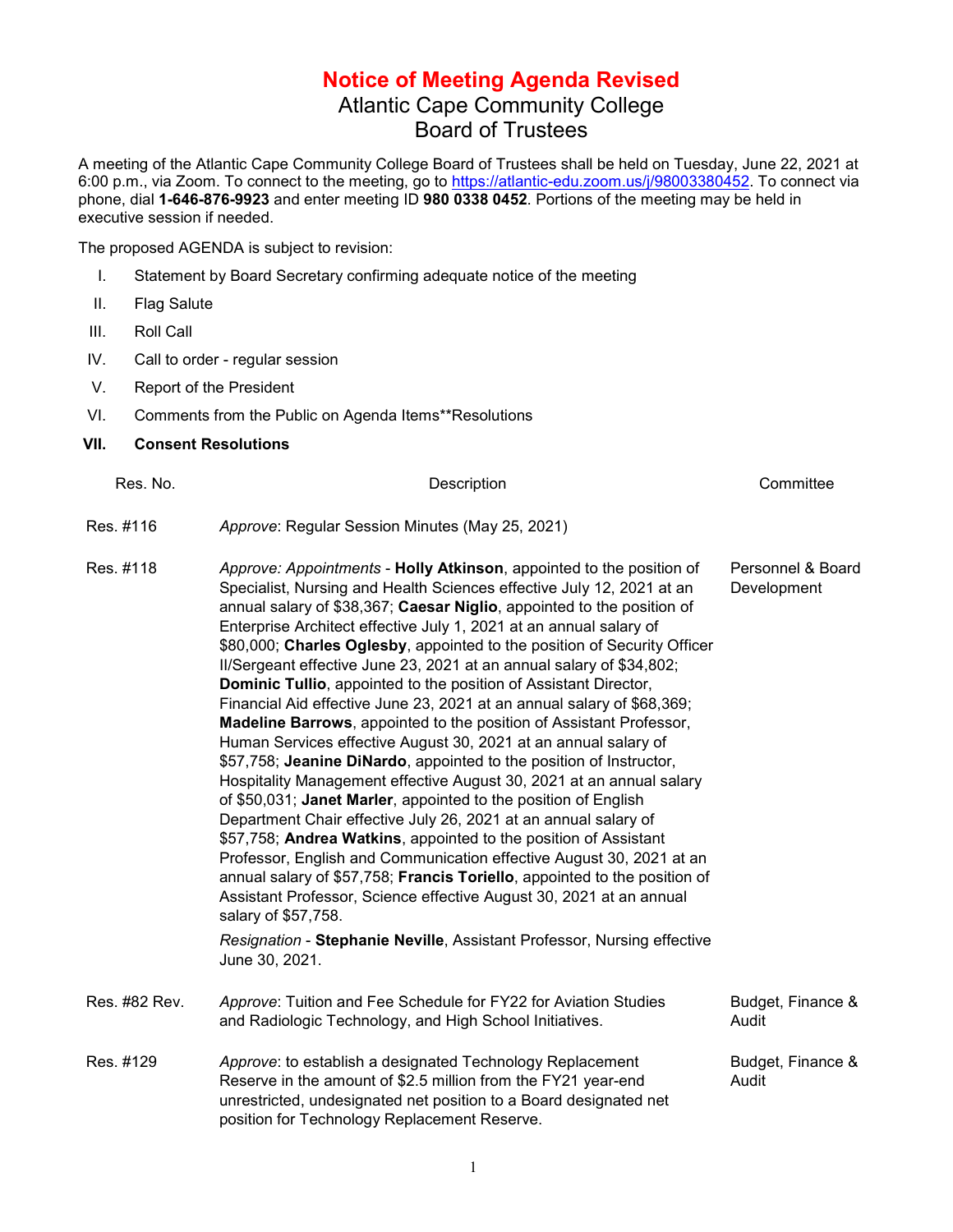| ٦<br>r |  |
|--------|--|
|        |  |

## Res. No. Description Committee

Res. #119 *Approve:* **Bid Exempt 910** New Jersey Council of County Colleges Membership Dues, President's Office Institutional Funds, New Jersey Council of County Colleges, Trenton, NJ, \$47,997; **Bid Exempt 915** Supplies for Line School Program, Atlantic County Workforce Development Board, Choctaw Kaul Distribution, Detroit, MI, \$65,000.00, (not to exceed); **Bid Exempt 916** Zoom Enterprise Site License, Higher Education Emergency Relief Fund (HEERF) – Institutional Portion (Grant Funded), Zoom Video Communications, Inc., San Jose, CA, \$18,805.50; **Bid Exempt 917** Grant Writing Professional Service, Grants Development Services Institutional Funds, Hanover Research-Grants Division, Arlington, VA \$45,000.00; **Bid Exempt 918** Services for Fixed Wing Aircraft (CESSNA 172SP) – FY2021, Academics Institutional Funds, Epic Aviation, Inc., Salem, OR \$22,000.00, (Minimum); **Bid Exempt 919** Services for Fixed Wing Aircraft (CESSNA 172SP), Academics Institutional Funds, Epic Aviation, Inc., Salem, OR \$40,000.00, (Minimum); **Bid Exempt 920** Inside Track Enrollment Campaigns, Institutional Funds, Inside Track, Salem, OR, \$31,500.00; **Bid Exempt 922** Chatbot Service, Higher Education Emergency Relief Fund (HEERF) – Institutional Portion (Grant Funded), Ivy.ai, Inc., Boulder, CO \$33,755.00; **Bid Exempt 923** Airplane Lease (Cessna 172SP and Cessna 172R) for Fixed Wing Flight Training Program, Academics Institutional Funds, Christiansen Aviation, Inc., Tulsa, OK, \$40,320.00, (Minimum); **Bid Exempt 924** Laptops for Student Laptop Loaner Program, Higher Education Emergency Relief Fund (HEERF) – Institutional Portion (Grant Funded), Ocean Computer Group, Matawan, NJ, \$1,728,750.00; **Regular Quote 2221** Paper and Envelopes, Central Stores / Print Shop Institutional Funds, Paper Mart, East Hanover, NJ, \$49,203.45; **RFP 238** Media Buying Services, Institutional Funds, JL Media, Union, NJ, \$350,000.00, (not to exceed); **RFP 239** Creative Services, Institutional Funds, Interact, La Crosse, WI, \$60,000.00, (not to exceed); **RFP 242** Public Relations Services, Institutional Funds, Laura Bishop Communications, Cherry Hill, NJ, \$60,000.00 (not to exceed); Total \$2,592,330.95 Budget, Finance & Audit Res. #120 *Approve:* a contract with Herlihy Helicopters Inc., DBA Helicopter Flight Services for helicopter rental. Budget, Finance & Audit Res. #122 *Approve:* Remit the assessment of \$156,000 to the New Jersey Community College Insurance Pool for the New Jersey Community College Insurance Pool Worker's Compensation Fund. Budget, Finance & Audit Res. #123 *Approve:* Authorizing the award of contract with Borden Perlman for insurance with a premium of \$486,103. Budget, Finance & Audit Res. #124 *Approve:* a contract with T.L. Groseclose Associates for student insurance with no changes in per-student rate from prior year. Budget, Finance & Audit Res. #125 *Approve:* a contract to Allied Universal Service for security services, on an "as needed" basis for all three (3) campuses the sum in Budget, Finance & Audit

excess of \$17,500.00 to June 30, 2022.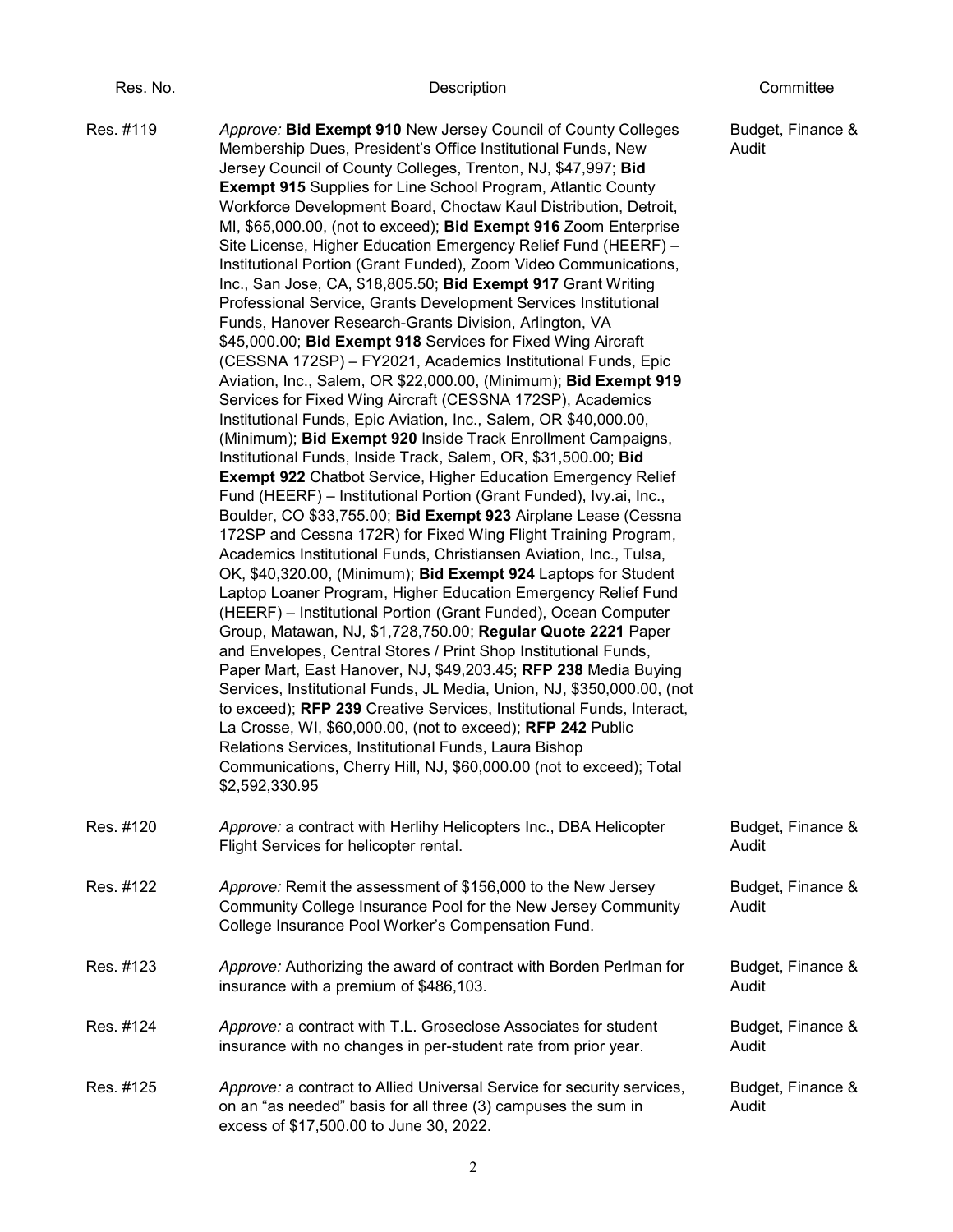| Res. No.                          | Description                                                                                                                                                                                                                                                                                                                                                                    | Committee                  |
|-----------------------------------|--------------------------------------------------------------------------------------------------------------------------------------------------------------------------------------------------------------------------------------------------------------------------------------------------------------------------------------------------------------------------------|----------------------------|
| Res. #131                         | Approve: a three-year contract with Shore Medical Center for<br>coursework instruction in Radiologic Technology at a cost based on<br>the student fees collected for the Radiologic classes taught at Shore<br>Medical Center.                                                                                                                                                 | Budget, Finance &<br>Audit |
| Res. #132                         | Approve: Participation in a consortium contract for Title IX Training<br>and Related Services through the New Jersey Council of County<br>Colleges (NJCCC), Joint Purchasing Consortium (JPC) for a contract<br>term of March 25, 2021 - March 24, 2022 with Fox Rothschild, LLP<br>with the cost to be determined after the number of colleges<br>participating is confirmed. | Budget, Finance &<br>Audit |
| Res. #126                         | Approve: application for and acceptance of a total grant of<br>\$1,000,000 from the U.S. Small Business Administration, Office of<br>Entrepreneurial Development Community Navigator Pilot Program,<br>over the term of July 1, 2021 - June 30, 2022.                                                                                                                          | Budget, Finance &<br>Audit |
| Res. #127                         | Approve: application and acceptance of up to \$1,000,000 from the<br>NJ Wind Turbine Technician Training Grant Challenge to establish<br>an industry-recognized certificate training program to prepare New<br>Jerseyans for careers as offshore wind turbine technicians, with a<br>grant term of Fall 2021-Spring 2023.                                                      | Budget, Finance &<br>Audit |
| Res. #128                         | Approve: to submit a budget to, and to accept a contract from, the<br>State of New Jersey, Office of the Secretary of Higher Education<br>FY21 Educational Opportunity Fund Article IV - Academic Year<br>Support, with preliminary funding of \$260,786 to be awarded over<br>the term of July 1, 2021 through June 30, 2022.                                                 | Budget, Finance &<br>Audit |
| Res. #133                         | Approve: to accept \$12,497 from the State of New Jersey, Office of<br>the Secretary of Higher Education for the Educational Opportunity<br>Fund (EOF) FY21 Special Project for Summer 2021.                                                                                                                                                                                   | Budget, Finance &<br>Audit |
| Res. #135                         | <b>Executive Session</b>                                                                                                                                                                                                                                                                                                                                                       |                            |
| VIII.<br><b>Budget Report</b>     |                                                                                                                                                                                                                                                                                                                                                                                |                            |
| <b>Regular Resolutions</b><br>IX. |                                                                                                                                                                                                                                                                                                                                                                                |                            |
| Res. No.                          | Description                                                                                                                                                                                                                                                                                                                                                                    | Committee                  |
|                                   | Motion to Accept FY22 Annual Budget Message                                                                                                                                                                                                                                                                                                                                    | Budget, Finance &<br>Audit |
| Res. #117                         | FY21 Financial Statement for eleven months ended May 31, 2021.                                                                                                                                                                                                                                                                                                                 | Budget, Finance &<br>Audit |
| Res. #121                         | Approve: a one-year legal services contract with Louis J. Greco for<br>a retainer fee of \$46,916.00 and an hourly rate of \$137.13 for<br>litigation and off campus hearings.                                                                                                                                                                                                 | Budget, Finance &<br>Audit |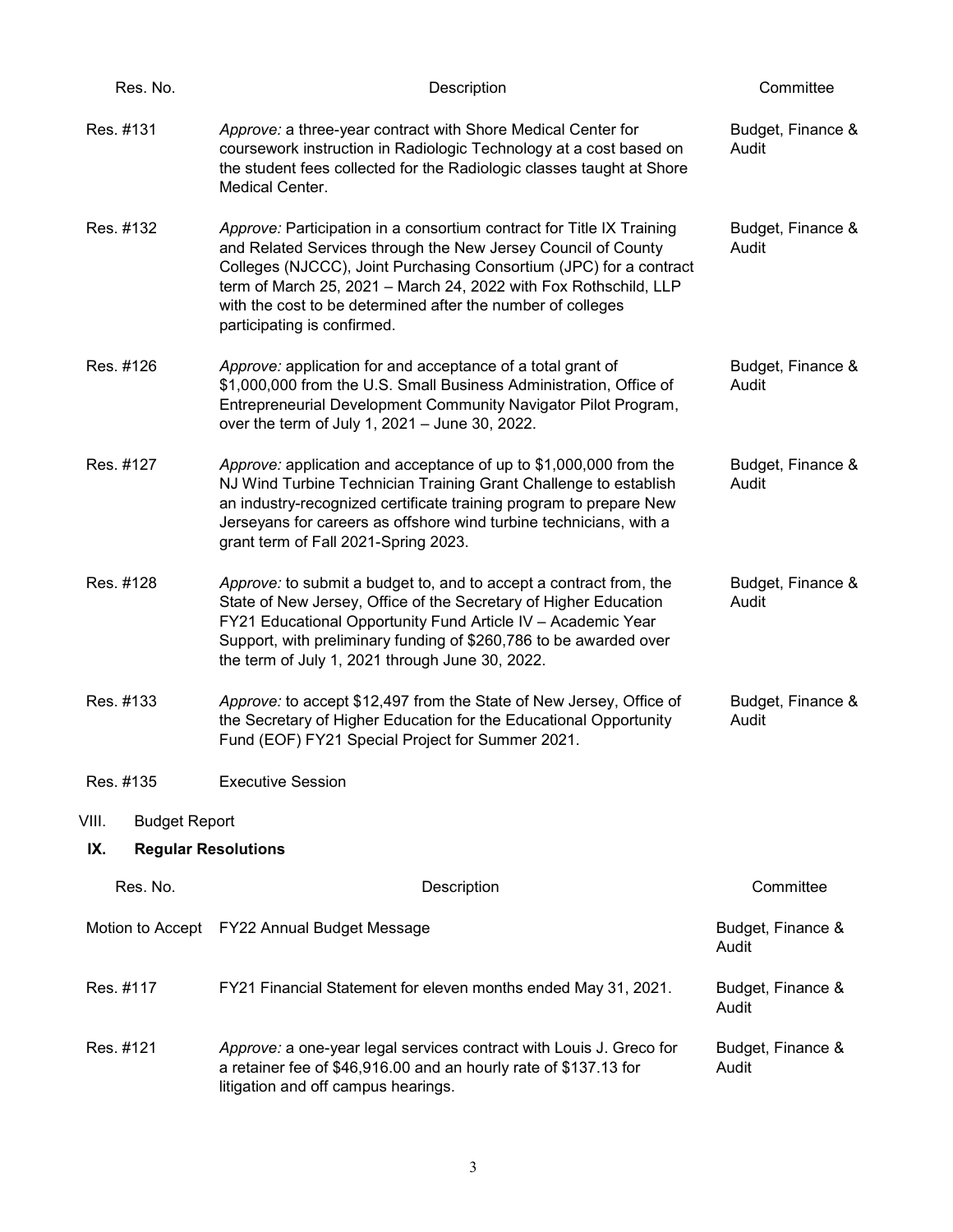| Res. No.   | Description                                                                                                                                                                                                                                                                                                                                                                                                                                                                                                                                                                                                                                                                                                                                                                                           | Committee                        |
|------------|-------------------------------------------------------------------------------------------------------------------------------------------------------------------------------------------------------------------------------------------------------------------------------------------------------------------------------------------------------------------------------------------------------------------------------------------------------------------------------------------------------------------------------------------------------------------------------------------------------------------------------------------------------------------------------------------------------------------------------------------------------------------------------------------------------|----------------------------------|
| Res. #136  | Approve: the application and acceptance of the \$10,000 award<br>from the National Junior College Athletic Association (NJCAA) to<br>start a men's volleyball team effective Fall of FY23.                                                                                                                                                                                                                                                                                                                                                                                                                                                                                                                                                                                                            |                                  |
| Res. #118A | Approve: An increase to \$700 per credit hour for adjuncts and \$740<br>per credit hour for senior adjuncts, respectively, effective August<br>30, 2021.                                                                                                                                                                                                                                                                                                                                                                                                                                                                                                                                                                                                                                              | Personnel & Board<br>Development |
| Res. #118C | Approve: Appointments - Johnna Atkinson, appointed to the<br>position of Office Assistant, Academic Support Services effective<br>July 19, 2021 at an annual salary of \$31,563; Kathryn Kaczmarek<br>Frew, appointed to the position of Assistant Professor, English<br>effective August 30, 2021 at an annual salary of \$57,758.                                                                                                                                                                                                                                                                                                                                                                                                                                                                   | Personnel & Board<br>Development |
|            | Promotions - Gracellen Etherton, from Senior Manager to<br>Executive Assistant, Office of the President/Board of Trustee<br>Operations and Resource Development effective June 23, 2021 at<br>an annual salary of \$62,423; Suzanne Fiedler, from Master<br>Technician to Assistant Director, Server, Cloud, and Broadcast<br>Systems effective June 23, 2021 at an annual salary of \$69,418;<br>Luis Montefusco, from Director, Institutional Research,<br>Assessment and Planning to Senior Director, Institutional<br>Research, Assessment and Planning effective June 23, 2021 at an<br>annual salary of \$86,542; Christopher Vallese, from Program<br>Coordinator to System Administrator, Server, Cloud, and Broadcast<br>Technology effective June 23, 2021 at an annual salary of \$58,436. |                                  |
|            | Title Change and Salary Increase - Dr. Denise Coulter, from<br>Dean, Liberal Studies to Dean, Professional and Liberal Studies<br>effective July 1, 2021 at an annual salary of \$110,364; Dave<br>Moderski, from Master Technician to Security Administrator<br>effective June 23, 2021 at an annual salary of \$66,939;                                                                                                                                                                                                                                                                                                                                                                                                                                                                             |                                  |
|            | Extension of Appointment - Kasey Dunlap, extension of<br>appointment as temporary full-time Financial Aid Specialist at an<br>annual salary of \$39,134 through April 30, 2022 [Grant Funded].                                                                                                                                                                                                                                                                                                                                                                                                                                                                                                                                                                                                        |                                  |
|            | Reassignment - Jesse Kurtz, from Senior Manager, Web Systems<br>and Marketing to Senior Manager, Digital Accessibility effective July<br>1, 2021 at his current annual salary of \$61,632.                                                                                                                                                                                                                                                                                                                                                                                                                                                                                                                                                                                                            |                                  |
| Res. #130  | Honorary: to recognize Ms. Valerie Myland, Alumni Trustee, for<br>her service to the Board of Trustees, the College's Foundation, and<br>the students of Atlantic Cape.                                                                                                                                                                                                                                                                                                                                                                                                                                                                                                                                                                                                                               | Personnel & Board<br>Development |
| Res. #134  | Honorary: to honor the legacy of Mr. Alfred Cade and extend to his<br>family and friends its sincere condolences.                                                                                                                                                                                                                                                                                                                                                                                                                                                                                                                                                                                                                                                                                     | Personnel & Board<br>Development |
| Res. #118B | Acknowledge: the retirement of Paula Davis, Dean Student Affairs<br>and Enrollment Management, effective October 1, 2021.                                                                                                                                                                                                                                                                                                                                                                                                                                                                                                                                                                                                                                                                             | Personnel & Board<br>Development |
| Х.         | <b>Committee Reports: Discussion/Questions</b>                                                                                                                                                                                                                                                                                                                                                                                                                                                                                                                                                                                                                                                                                                                                                        |                                  |
| a.         | P&BD- Cunningham Ruiz Bill                                                                                                                                                                                                                                                                                                                                                                                                                                                                                                                                                                                                                                                                                                                                                                            |                                  |

XI. Report of the Atlantic Cape Foundation